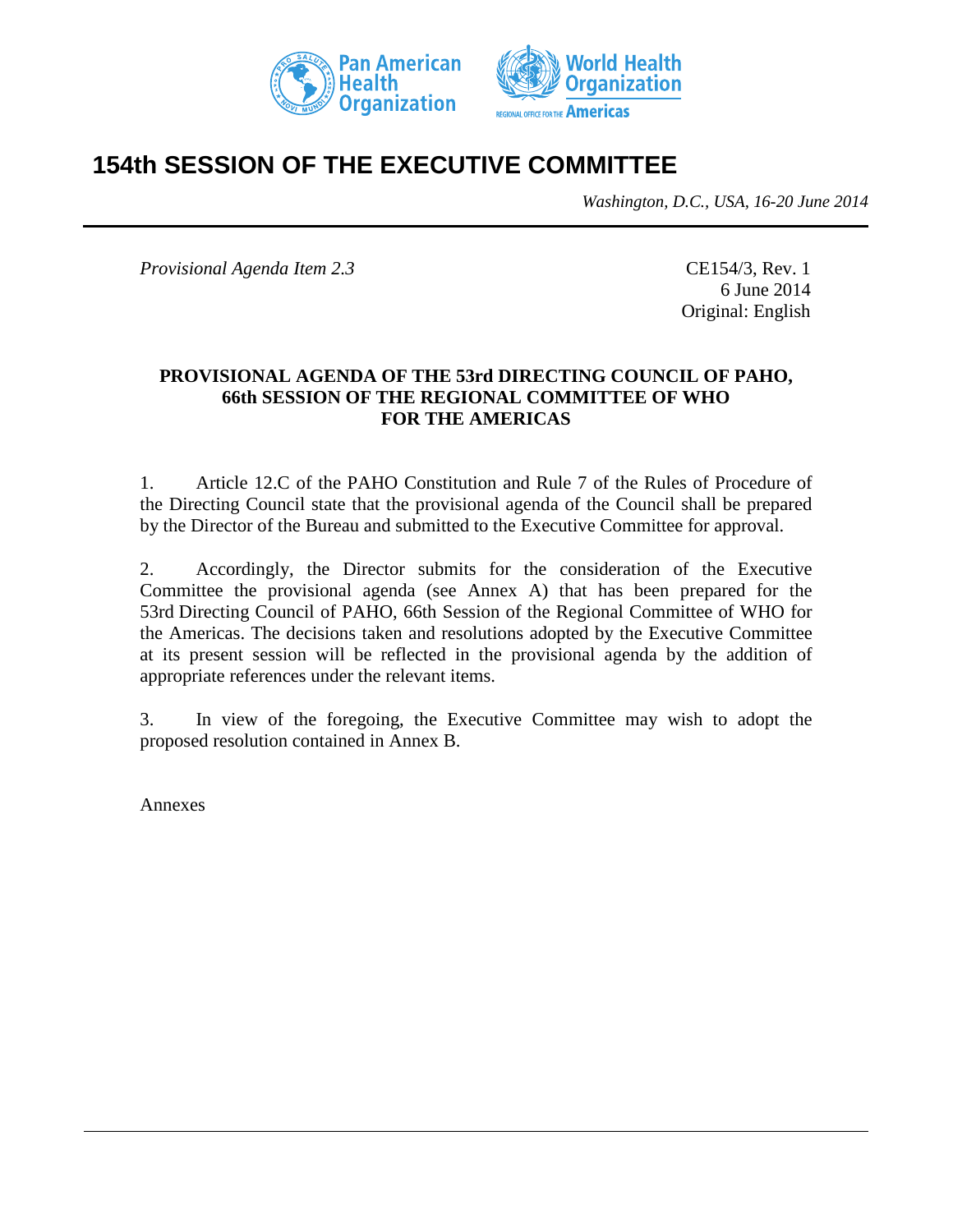



# **53rd DIRECTING COUNCIL**

# **66th SESSION OF THE REGIONAL COMMITTEE**

*Washington, D.C., USA, 29 September-3 October 2014*

CE154/3, Rev. 1 Annex A

*Provisional Agenda Item 2.5* CD53/1

6 June 2014 Original: English

## **PROVISIONAL AGENDA**

#### **1. Opening of the Session**

#### **2. Procedural Matters**

- 2.1 Appointment of the Committee on Credentials *(Rule 31, Rules of Procedure)*
- 2.2 Election of Officers *(Rule 16, Rules of Procedure)*
- 2.3 Establishment of a Working Party to Study the Application of Article 6.B of the PAHO Constitution *(Rule 34, Rules of Procedure)*
- 2.4 Establishment of the General Committee *(Rule 32, Rules of Procedure)*
- 2.5 Adoption of the Agenda *(Rule 10, Rules of Procedure)*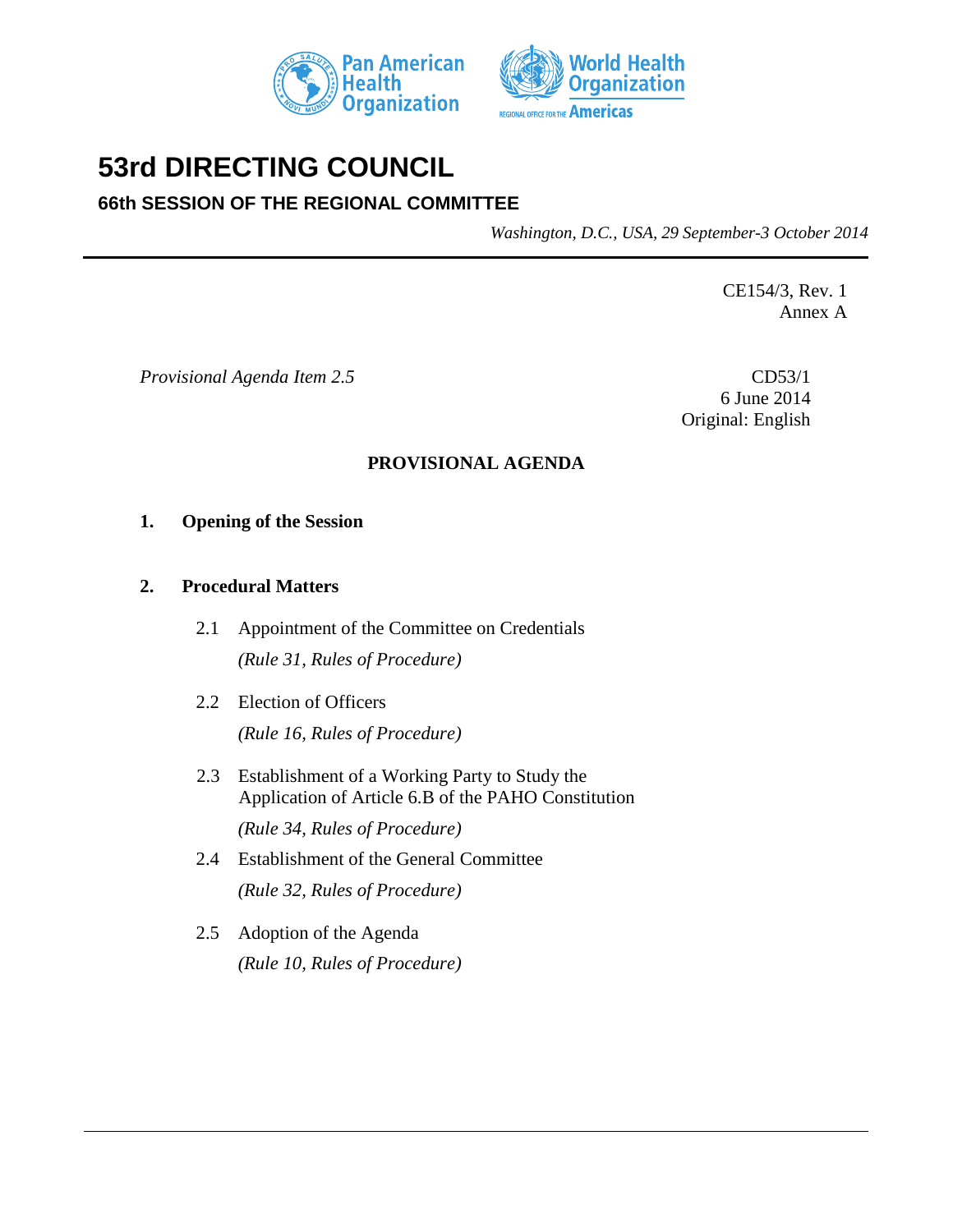#### **3. Constitutional Matters**

- 3.1 Annual Report of the President of the Executive Committee *(Article 9.C, PAHO Constitution)*
- 3.2 Annual Report of the Director of the Pan American Sanitary Bureau

*(Article 9.C, PAHO Constitution)*

3.3 Election of Three Member States to the Executive Committee on the Expiration of the Periods of Office of Brazil, Chile, and El Salvador

*(Articles 9.B and 15.A, PAHO Constitution)*

#### **4. Program Policy Matters**

- 4.1 Final Report of the PAHO Strategic Plan 2008-2013 and End-of-Biennium Assessment of the Program and Budget 2012-2013
- 4.2 PAHO Strategic Plan 2014-2019 Amended
- 4.3 Strategy for Universal Health Coverage *(Resolution CE154.R\_\_)*
- 4.4 Plan of Action for Universal Access to Safe Blood *(Resolution CE154.R\_\_)*
- 4.5 Plan of Action on Disabilities and Rehabilitation *(Resolution CE154.R\_\_)*
- 4.6 Plan of Action on Mental Health *(Resolution CE154.R\_\_)*
- 4.7 Plan of Action for the Prevention of Obesity in Children and Adolescents *(Resolution CE154.R\_\_)*
- 4.8 Plan of Action on Health in All Policies *(Resolution CE154.R\_\_)*
- 4.9 Plan of Action for the Prevention of Blindness and Visual Impairment *(Resolution CE154.R\_\_)*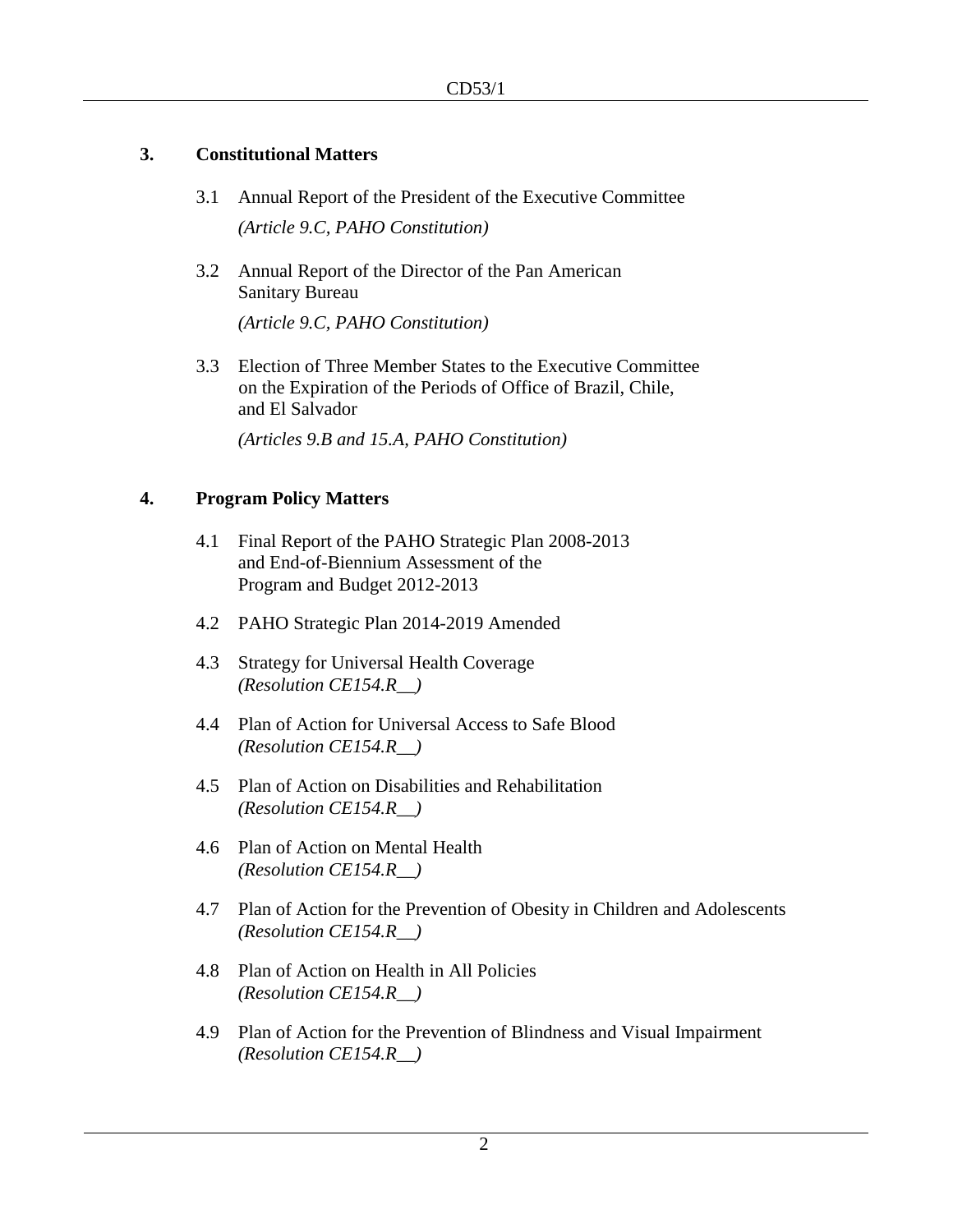#### **4. Program Policy Matters** *(cont.)*

- 4.10 Plan of Action for the Coordination of Humanitarian Assistance *(Resolution CE154.R\_\_)*
- 4.11 Strategy on Health-Related Law *(Resolution CE154.R\_\_)*

#### **5. Administrative and Financial Matters**

- 5.1 Report on the Collection of Assessed Contributions (*Resolution CE154.R\_\_*)
- 5.2 Financial Report of the Director and Report of the External Auditor for 2013
- 5.3 Funding of PAHO After-Service Health Insurance
- 5.4 Status and Authorized Level of the Working Capital Fund (*Resolution CE154.R\_\_*)
- 5.5 Status of the Project for Modernization of the PASB Management Information System (*Resolution CE154.R\_\_*)

#### **6. Selection of Member States to Boards and Committees**

- 6.1 Selection of One Member State from the Region of the Americas Entitled to Designate a Person to Serve on the Joint Coordination Board of the UNICEF/UNDP/World Bank/WHO Special Program for Research and Training in Tropical Diseases (TDR)
- 6.2 Election of Two Members to the Advisory Committee of the Latin American and Caribbean Center on Health Sciences Information (BIREME)

#### **7. Awards**

7.1 PAHO Award for Administration (2014) (*Resolution CE154.R\_\_*)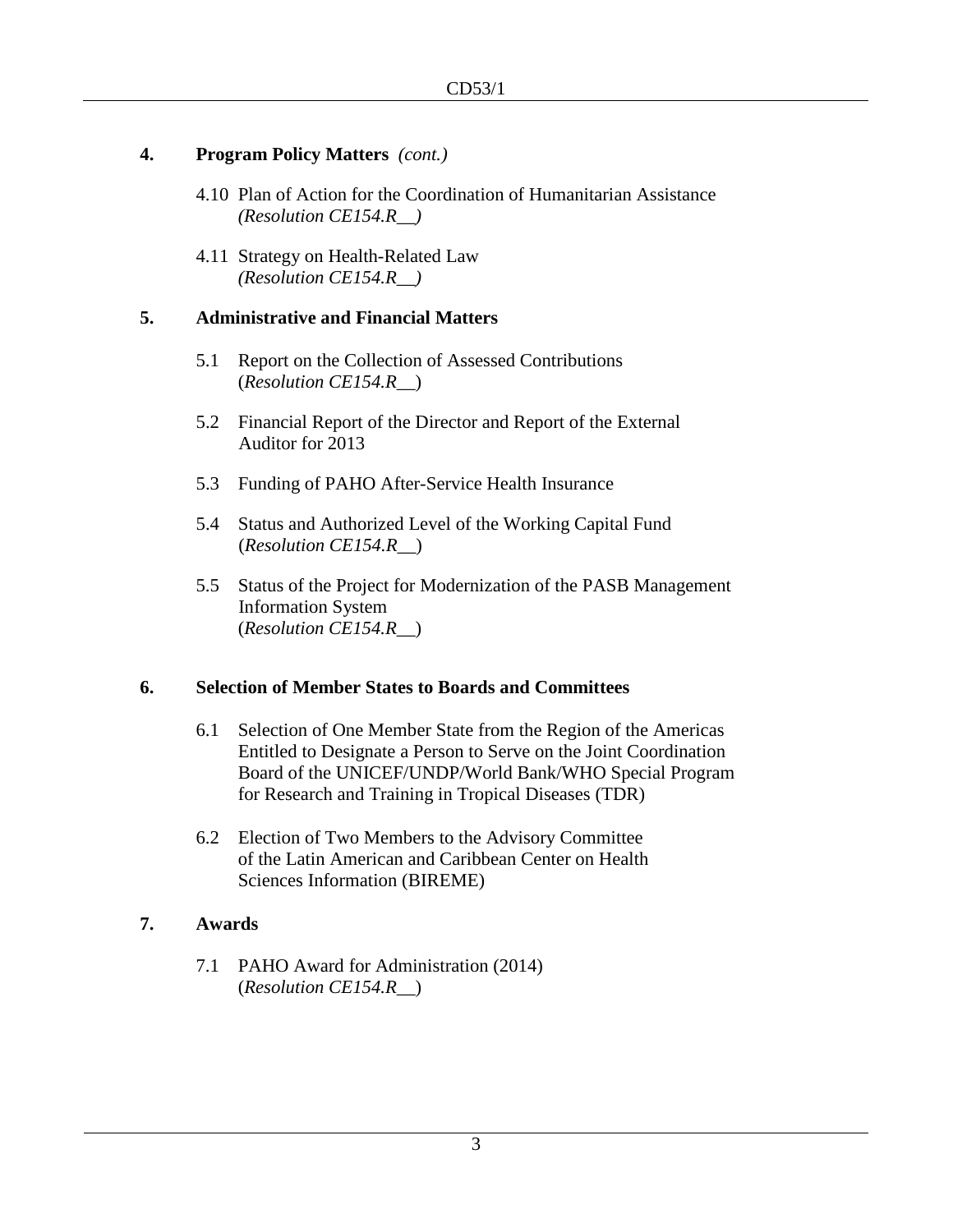#### **8. Matters for Information**

- 8.1 Update on WHO Reform
- 8.2 Draft proposed WHO Programme Budget 2016-2017
- 8.3 WHO Strategic Budget Space Allocation
- 8.4 WHO's Engagement with Non-state Actors
- 8.5 Status of the Millennium Development Goals and the post-2015 Development Agenda
- 8.6 Report of the PAHO/WHO Advisory Committee on Health Research
- 8.7 Systematization of PAHO Mandates
- 8.8 Progress Reports on Technical Matters:
	- A. Strategy and Plan of Action on Climate Change *(Resolution CD51.R15 [2011])*
	- B. Plan of Action for Maintaining Measles, Rubella, and Congenital Rubella Syndrome Elimination in the Region of the Americas *(Resolution CSP28.R14 [2012])*
	- C. Plan of Action to Accelerate the Reduction in Maternal Mortality and Severe Maternal Morbidity *(Resolution CD51.R12 [2011])*
	- D. Implementation of the International Health Regulations
	- E. Elimination of Neglected Diseases and other Poverty-related Infections *(Resolution CD49.R19 [2009])*
	- F. Plan of Action on Safe Hospitals *(Resolution CD50.R15 [2010])*
	- G. Status of the Pan American Centers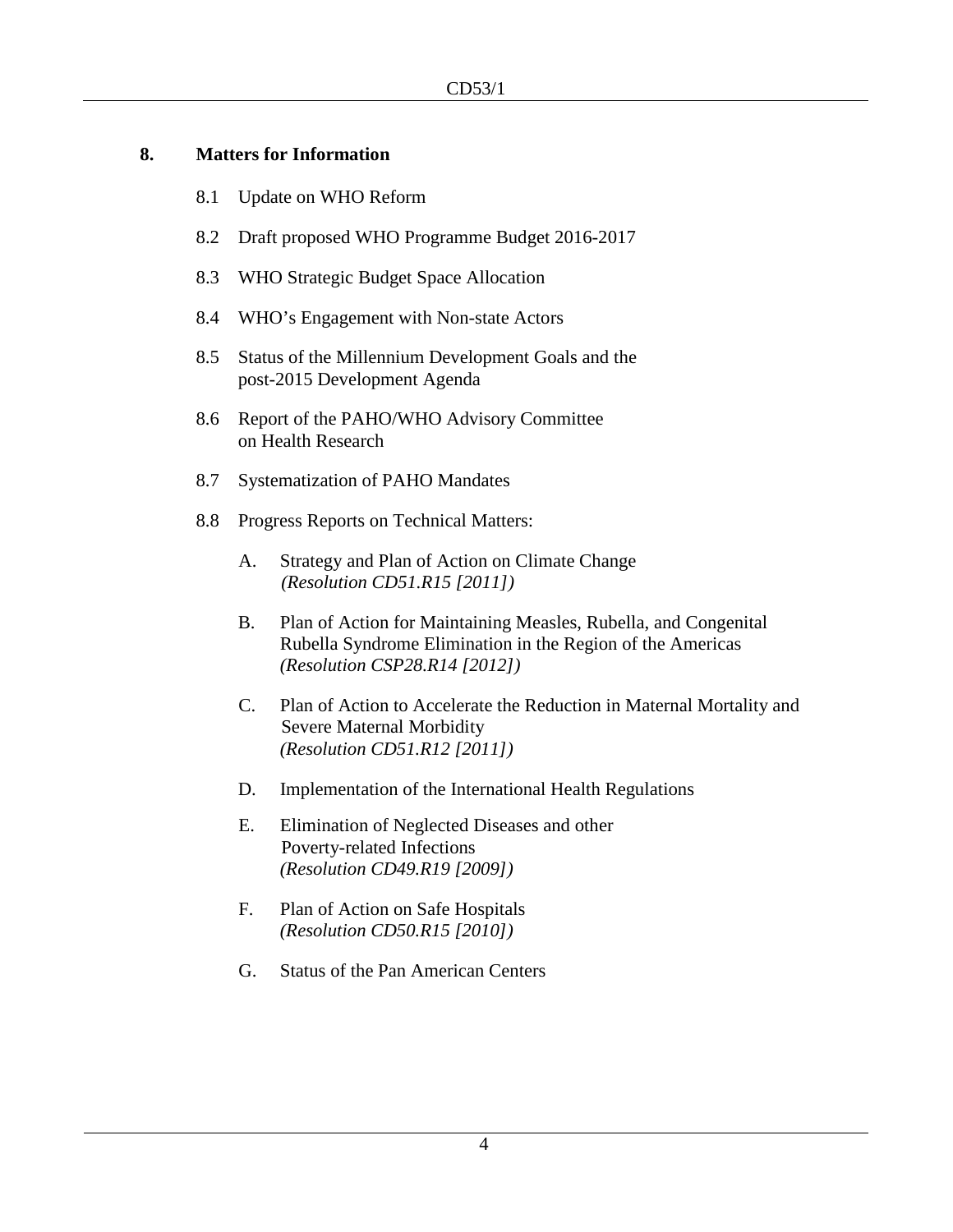- 8.8 Resolutions and other Actions of Intergovernmental Organizations of Interest to PAHO:
	- A. Sixty-seventh World Health Assembly
	- B. Forty-fourth General Assembly of the Organization of American States
	- C. Subregional Organizations

### **9. Other Matters**

**10. Closure of the Session**